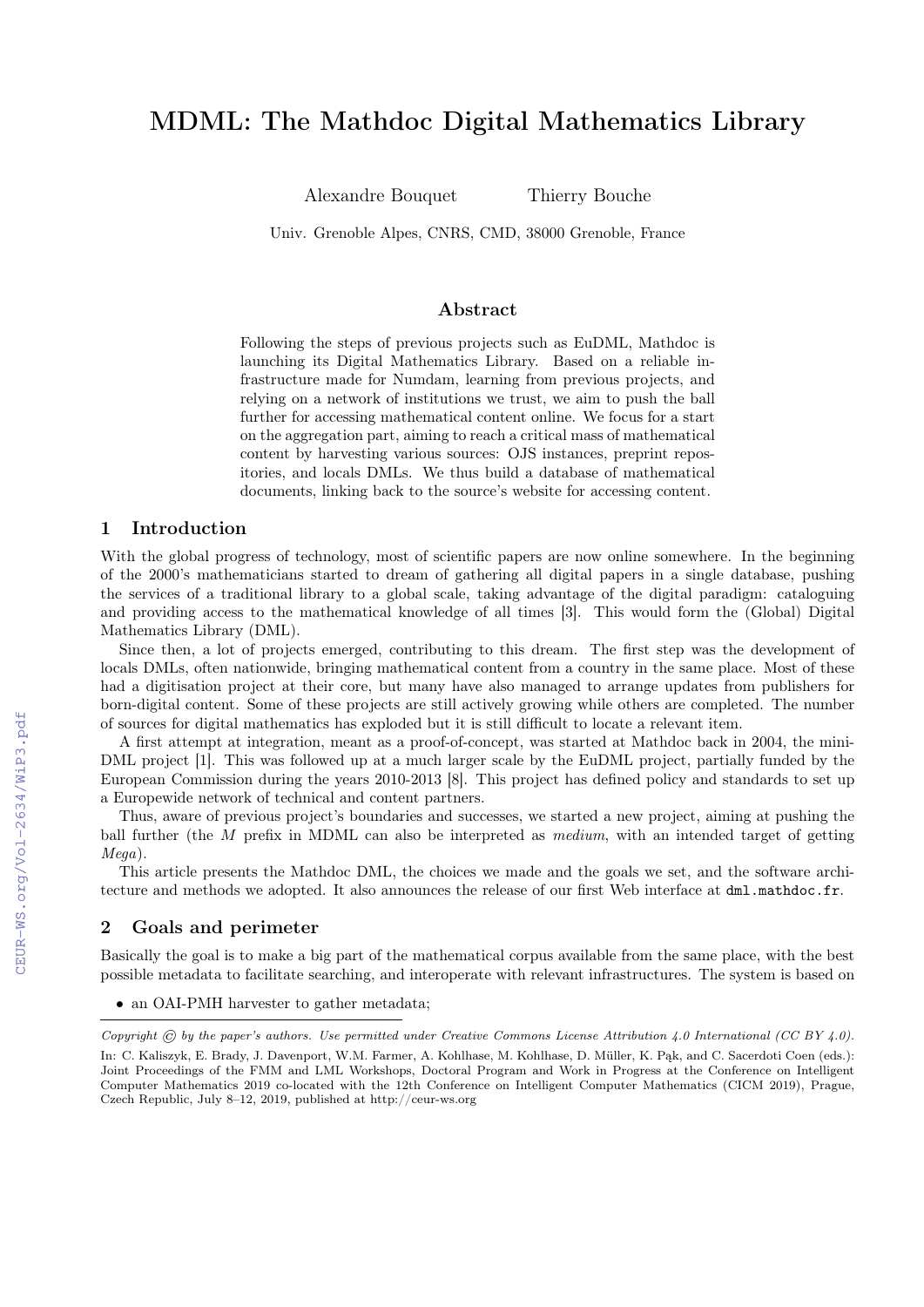- a periodic task orchestrator;
- the new Numdam platform [2] to provide the core XML parser, and the searching and browsing interface.

As the project started a few months ago, we intend to first reach a critical mass in indexed content with a highly usable interface, so the focus is currently on the aggregation part. Later on, we will take an incremental approach to improve our DML services.

Compared to mini-DML, which was a proof-of-concept, we try to use much more detailed metadata in order to offer a better user experience, we also started to harvest from much more sources, and to adapt to more common metadata schemas. Compared to EuDML, we use more or less the same metadata, we do not have yet an API, we won't try to revive some of its features. The main benefit of our work is to move ahead: an entirely new technology behind, a worldwide scope. Our main target audience is the working mathematician, always struggling to find a source for published references they gather from database searches, citations or colleagues' hints. We try to make it easy to search a still highly fragmented, heterogeneous corpus.

#### 2.1 Choosing data source

The first thing to do for building a DML is to choose where the data comes from. There are quite a lot of available resources on the internet, and thus we must choose on which criterion we base our choice. We decided to stand on EuDML's shoulders, which means we intend to aggregate from local DMLs that ensure

- quality of the mathematical content;
- long-term reliability (well-maintained systems with persistent URLs);
- a usable OAI-PMH server delivering quality metadata (JATS/BITS if possible, or at least fine-grain enough to enable a decent browsing of collections).

We thus rely on a network of institutions we trust, with a common goal of archiving and broadcasting mathematical content, with sustainability rather than profit in mind.

Following on mini-DML, we decided to also include preprint servers such as arXiv or HAL, because they provide open access to a huge quantity of useful mathematics. It will be possible to filter search results so as to exclude preprints, when the user is looking for formally published material only<sup>1</sup>.

In order to maximize the number of sources, we also started to ingest content from isolated journals published with Open Journal System (OJS), when we believe that they are backed up by a trusted institution, such as a learned society or a University library. OJS instances are now shipped with an OAI server, and a JATS plugin is available, so a lot of quality items are available through this method. The challenge here will be to draw an inventory of all relevant OJS instances, and to select which are eligible with our criteria.

EuDML has done a great job of ingesting data sources with still no support of OAI protocol to this day, thus we use EuDML's OAI server to retrieve some of its content, in order to take advantage of the former project rather than spending time reproducing what has been done. We avoid it when it's possible though, because we want regular updates from our chosen sources, and EuDML is currently stalled. We intend to harvest anew currently frozen sources when possible.

When we have defined the source, the next step is to import the data in our database. The goal here is not to store locally a copy of the full text of articles, but to facilitate the search and link to the source for accessing the content. We build thus more a catalog than a physical library, making the choice of the source more important as we rely on it to provide content.

Our first goal is thus to break the (quite artificial) "EU" barrier in EuDML. In this first round, we leave out the more fancy stuff as we focus on making more content visible.

#### 2.2 Importing data

As outlined above, we select sources that support the OAI-PMH protocol [7]. This protocol makes it possible to retrieve easily metadata of mathematical items, with an explicit XML schema. EuDML set a flavor of JATS [6] as its internal format and, as other EuDML partners, we adopted it afterwords as our internal format for

<sup>&</sup>lt;sup>1</sup>When arXiv or other preprint repositories will have explicit metadata for identifying postprints ("author accepted manuscript" or "version of record": content identical to the published version), these will be considered acceptable alternatives to publisher's version.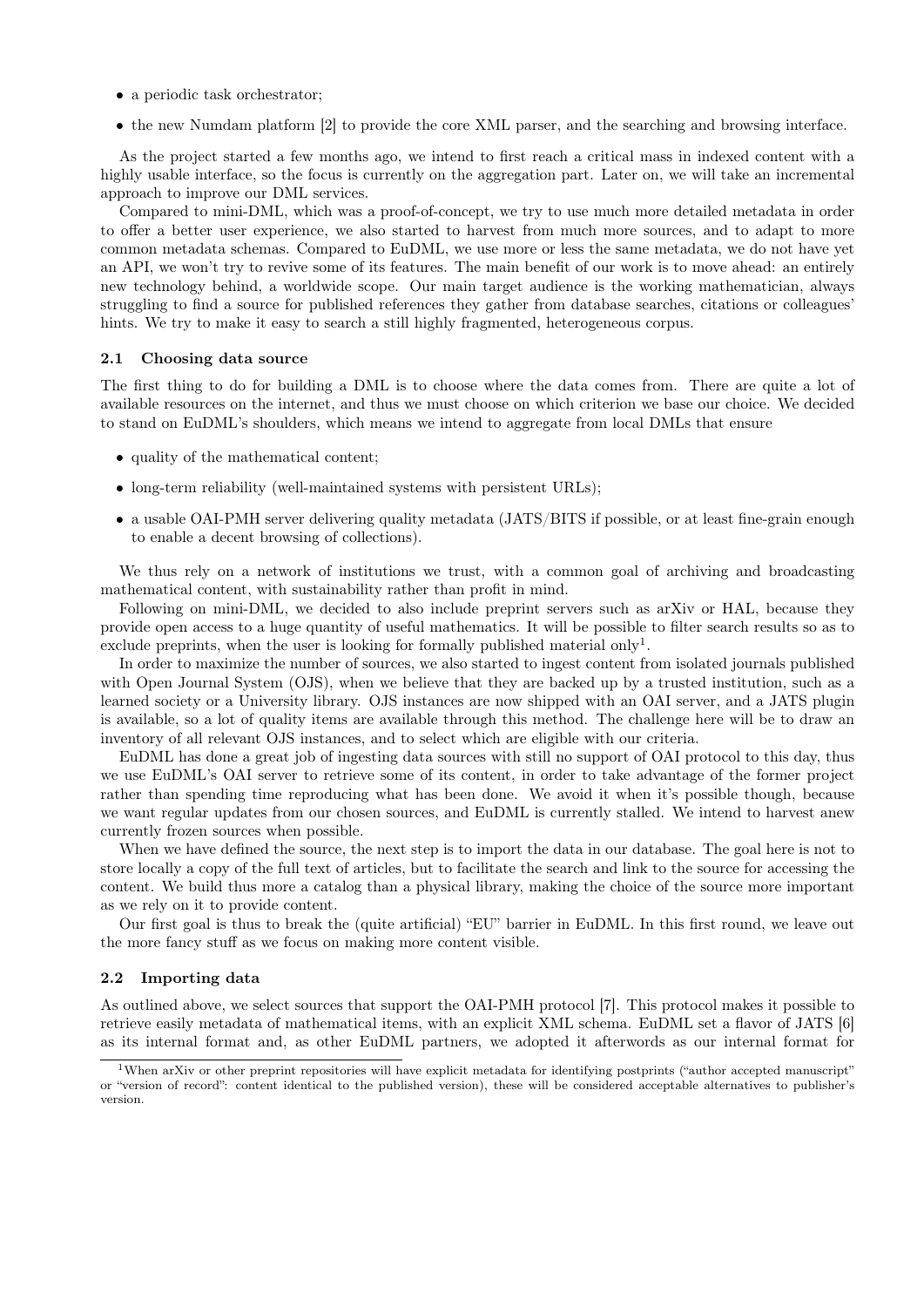

Figure 1: Workflow in MDML

document-oriented projects such as Numdam<sup>2</sup>, Centre Mersenne<sup>3</sup>, etc. We like it because it is very exhaustive and well-structured. We also like it because it is meant for the kind of content we deal with, including native support for MathML expressions, and the ability to encode up to the full text. However, we also import articles from Dublin Core when this is the only format available, because it represents a big part of resources available through OAI. However only basic metadata are retrieved with this format. We import books in BITS format [5].

As said above, this is the first step for importing data, we are prepared to support more formats and other protocols over time.

Once harvested as or converted to JATS and BITS, we clean somehow the metadata and ingest it in our platform, which is based on the one described in [2] which has now been used for large documents sets for different projects (Numdam, Centre Mersenne). Most of the database structure to store the metadata is based on the platform's existing one. This core system will continue to improve with the evolution of the multiple projects of Mathdoc including MDML.

An other big advantage of the OAI Protocol is the possibility to choose in which date interval we want to import the data, thus making the import of new data easy, and avoiding the cost of ingesting the same data again and again. Moreover, it allows us to set up automated regular update over all of our sources, bringing new content automatically on MDML. Although scheduled, this never really happened with EuDML harvester.

We also set up a log system to keep track of import, storing raw data and the source, making it possible to understand why it crashed, and how to fix it.

When we have stored the data, the next step is to present the data back to the users, and make it possible to browse the digital library, in the same way a user can wander in a physical library and browse printed volumes.

 $^{2}$ http://www.numdam.org

<sup>3</sup>http://www.centre-mersenne.org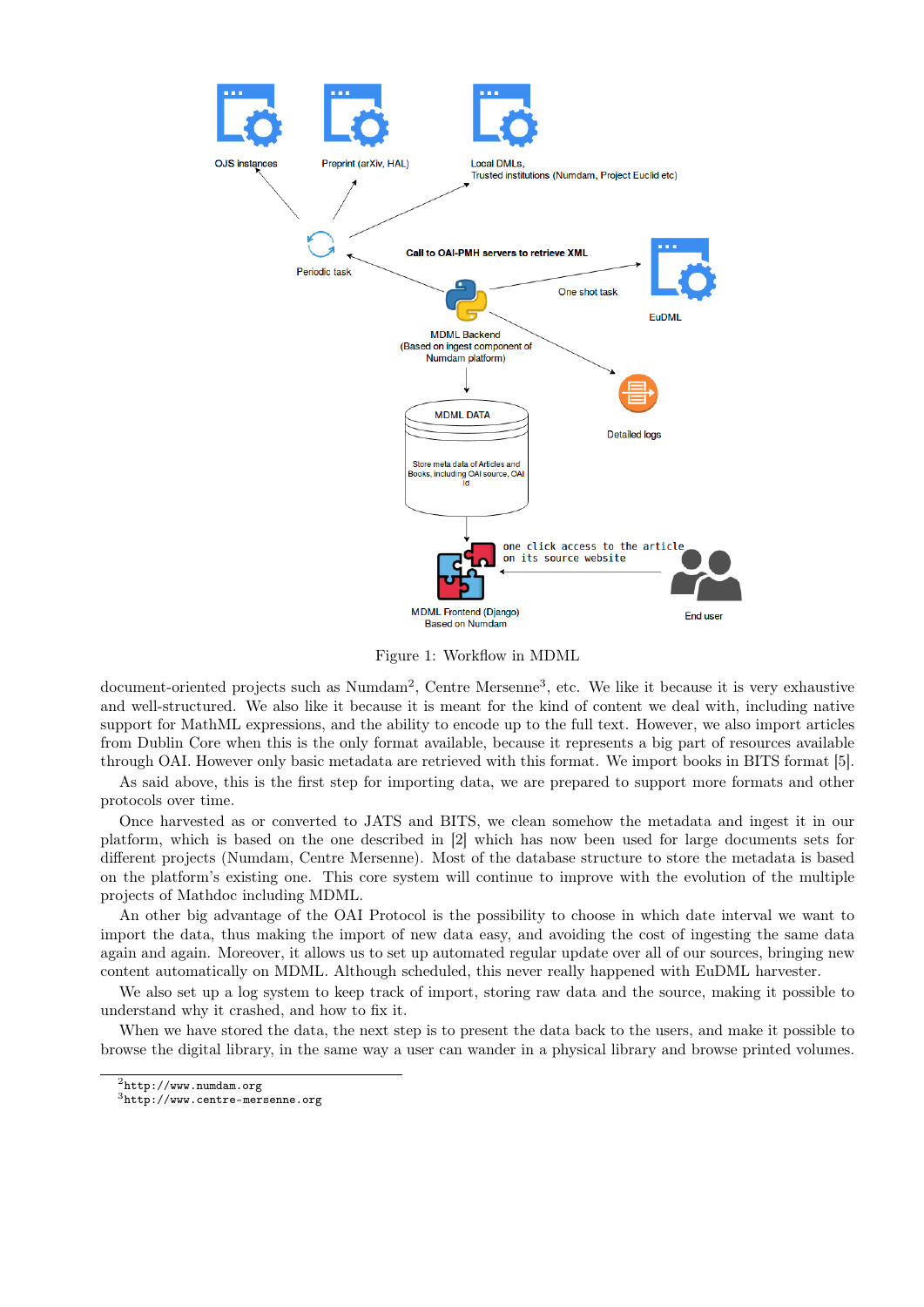#### 2.3 Browsing data

Searching among digital items can be done in different manner: searching authors, keywords, title, equations or browsing specific journals or books. To be able to propose an fielded search, we need to have thorough metadata. However, the most important thing is to have a lot of items available, if we really want added value.

The implementation of searching in MDML is based on the Numdam platform, thus benefiting from an already proven tool. The searching engine is getting better over time because its core is common for Numdam and all journals managed by Centre Mersenne.

# 3 Technical/implementation details

## 3.1 Backend

As the MDML project is tightly linked with the Numdam platform written in Python, it seemed obvious to use Python as well for MDML. To harvest and retrieve the XML from OAI sources, we use the great Sickle plugin<sup>4</sup>. We store different information about the source to harvest: OAI server url, OAI set, XML format, if it is a one shot ingestion or not (i.e. needs update or not), the type of provider and the last harvest date. Moreover, we also store what kind of processing we will do. The tricky part is that almost every source of data is different in some way, regardless of format used (JATS, Dublin Core, etc). Even if it's a minor difference, we need to have a system with a common processing and specify only the small part specific to each source. Thus we made a sort of multiplexer of XML parsers, depending on OAI server. Each source parser inherits from the common XML parser, and we override what's different.

Then we feed it to the Numdam based platform, with an additional layer to store OAI metadata such as OAI id and OAI source.

A recurrent task has been set up in the background with Celery<sup>5</sup>, to check regularly for new data. As said earlier, OAI-PMH allows us to specify a date interval for harvesting, so the last harvest date is stored for every source of MDML, and we update it at each new harvest.

Detailed logs are stored if any of the items harvested failed to be ingested by the platform, including raw XML and source information, then allowing us to enhance our import tasks quickly, and to do the import again.

#### 3.2 Frontend

The website is based on Django, same as Numdam and sites managed by Centre Mersenne. There is of course an additional layer as well to serve items on MDML website, but the core is common and can benefit from the work done by Mathdoc on Numdam. For instance, the platform natively supports a dual TeX/MathML description for mathematical content, with mathjax on board in order to present it correctly in most situations. The end goal here is a one click access to the article on its source website.

# 4 Conclusion and perspective

Based on the experience of Mathdoc and its various projects in the area of mathematical documents and metadata, and all previous DML projects, the ambition is that the Mathdoc DML be a significant step forward in terms of content covered towards the Global DML [4] supported by the IMU and the newly founded International Mathematical Knowledge Trust. We choose to have an incremental approach, and to set up a solid foundation based on the production-ready platform maintained by Mathdoc. The project will evolve over time, and there is still a lot of work to be done. The number of items will grow by itself as new content is published at the sources we harvest, and new sources will be regularly added. The quality of the search engine, browsing and metadata displayed will also improve over time, alongside Numdam and Centre Mersenne's websites. In the end, we hope to provide a DML with a great deal of items, and thorough metadata to be able to browse seamlessly mathematical content.

# References

[1] Thierry Bouche. Introducing the mini-DML project. In Hans Becker, Kari Stange, and Bernd Wegner, editors, New developments in electronic publishing, AMS/SMM Special Session, Houston, May 2004, ECM4 Satellite Conference, Stockholm, June 2004, pages 19–29. FIZ Karlsruhe / Zentralblatt MATH, 2005.

<sup>4</sup>https://github.com/mloesch/sickle

<sup>5</sup>http://www.celeryproject.org/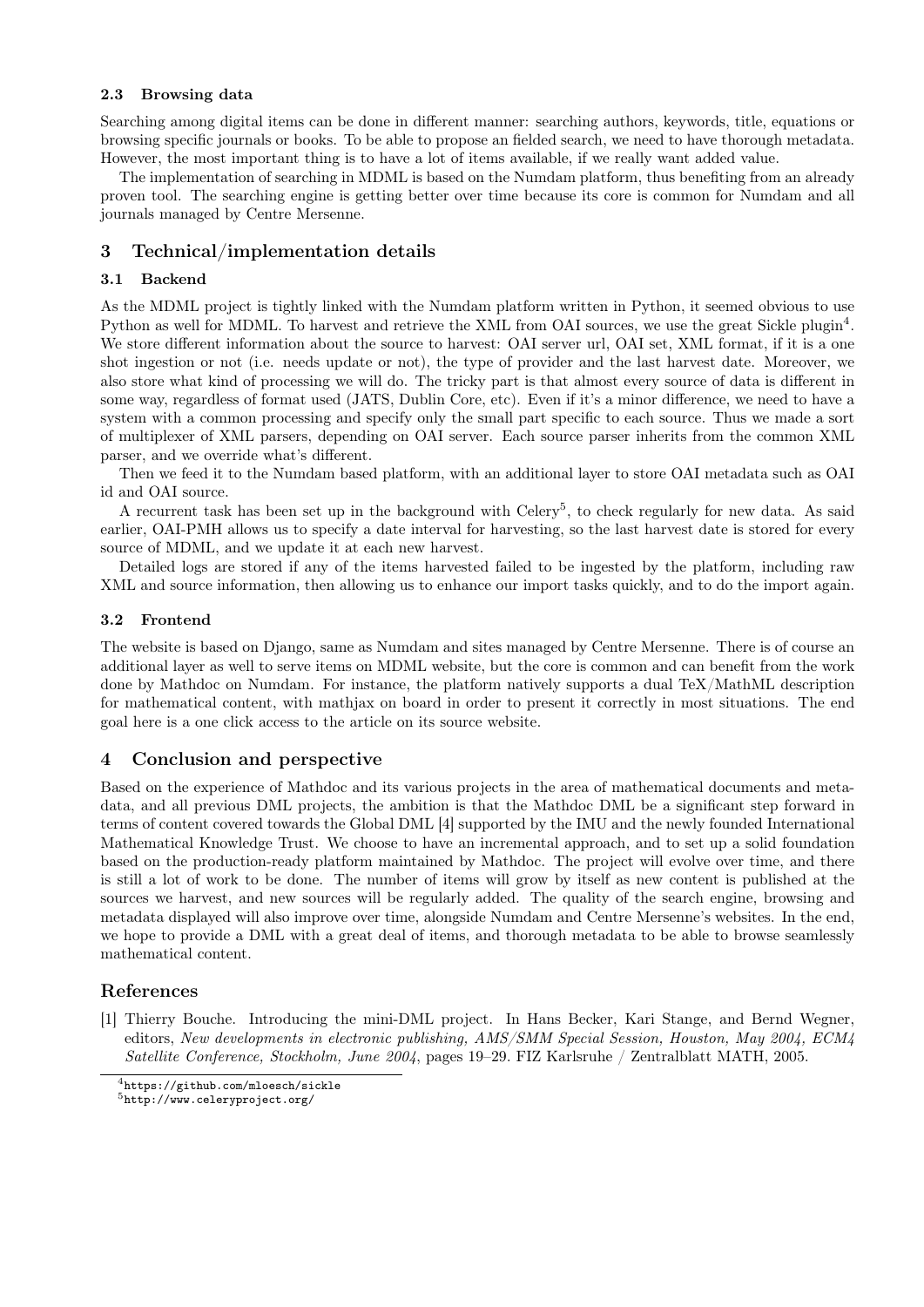| <b>MDML</b> | <b>Journals</b><br><b>Books</b>                                                                        | <b>Sources</b>                                                                                                                                                                                            | 용 |
|-------------|--------------------------------------------------------------------------------------------------------|-----------------------------------------------------------------------------------------------------------------------------------------------------------------------------------------------------------|---|
|             | pi                                                                                                     | Q Search<br>×<br>$All -$                                                                                                                                                                                  |   |
|             | Authors $(100+)$                                                                                       | 210 results                                                                                                                                                                                               |   |
|             | Josef Mlček (7)<br>František Neuman (3)<br>José Ragot (3)<br>Otto Vejvoda (3)                          | 8<br>$9^{\circ}$<br>2<br>3<br>5<br>6<br>$\overline{7}$<br>11<br>⋗<br>4<br>ă.<br>Über die Konvergenzbedingungen der komplexen Form des Fourierschen<br><b>Integrals</b><br>P. Pi Calleja                   |   |
|             | Pavol Zlatoš (3)<br>Years (11)<br>₩                                                                    | Mathematische Zeitschrift, Volume 40 (1936) p. 349-374                                                                                                                                                    |   |
|             | 2010-2019 (44) $\triangleright$<br>2000-2009 (45) $\vee$<br>1990-1999 (59) $\triangleright$            | On the Inequality pi $f(pi)$ > piif(qi).<br>P. Fischer<br>Metrika, Volume 19 (1972) p. 199-208                                                                                                            |   |
|             | 1980-1989 (24) $\sqrt{ }$<br>1970-1979 (21) $\blacktriangleright$                                      | Calcolo approssimato di $\pi$<br>Paolo Cattaneo                                                                                                                                                           |   |
|             | Collections (37)<br>v                                                                                  | Bollettino dell'Unione Matematica Italiana, Volume 2 (1947) p. 148-149                                                                                                                                    |   |
|             | <b>Commentationes</b><br><b>Mathematicae Universitatis</b><br>Carolinae (47)                           | Ueber die Zahl (pi)<br>Lindemann                                                                                                                                                                          |   |
|             | International Journal of<br><b>Applied Mathematics and</b><br>Computer Science (21)                    | Mathematische Annalen, Volume 20 (1882) p. 213-225                                                                                                                                                        |   |
|             | <b>Bollettino dell'Unione</b><br>Matematica Italiana (20)                                              | Nil, nilpotent and PI-algebras<br>Vladimír Müller                                                                                                                                                         |   |
|             | <b>Archivum Mathematicum</b><br>(14)                                                                   | Banach Center Publications, Volume 29 (1994) p. 259-265<br>Abstract :  The notions of nil, nilpotent or PI-rings (= rings satisfying a polynomial identity) play an                                       |   |
|             | Atti della Accademia<br>Nazionale dei Lincei. Classe<br>di Scienze Fisiche.<br>Matematiche e Naturali. | important role in ring theory (see e.g. [8], [11], [20]). Banach algebras with these properties have<br>been studied considerably less and the existing results are scattered in the literature. The only |   |
|             | Rendiconti (11)                                                                                        | О числе $\pi$ и теореме Линдемана<br>Ju. V. Nesterenko                                                                                                                                                    |   |

Document types

Figure 2: Searching for items in MDML

Commentationes Mathematicae Universitatis Carolinae Volume 20 (1979) n. 335-343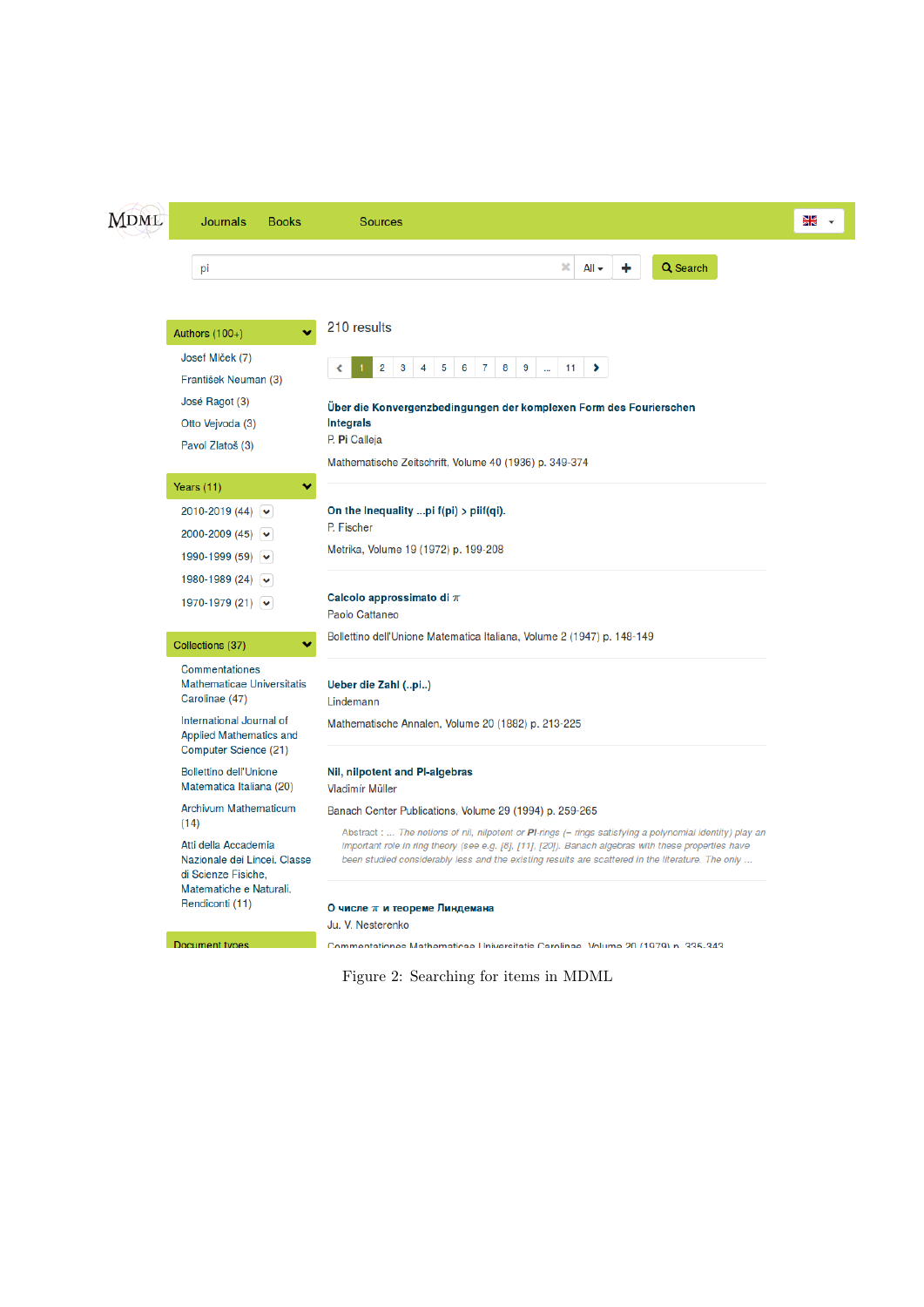| MDML                              | Journals                                                       | <b>Books</b>                   | <b>Sources</b>                                                                                                                                                                                                                                                                                                                                                                                                                                                                                                                                                                                                                                                                                     |              |   |          | N X<br>A R |
|-----------------------------------|----------------------------------------------------------------|--------------------------------|----------------------------------------------------------------------------------------------------------------------------------------------------------------------------------------------------------------------------------------------------------------------------------------------------------------------------------------------------------------------------------------------------------------------------------------------------------------------------------------------------------------------------------------------------------------------------------------------------------------------------------------------------------------------------------------------------|--------------|---|----------|------------|
|                                   |                                                                | Search articles, books         |                                                                                                                                                                                                                                                                                                                                                                                                                                                                                                                                                                                                                                                                                                    | ×<br>$All -$ | ٠ | Q Search |            |
|                                   | Display formulas as TeX source code                            |                                |                                                                                                                                                                                                                                                                                                                                                                                                                                                                                                                                                                                                                                                                                                    |              |   |          |            |
|                                   | <b>Banach Center Publications</b>                              |                                | Volume 29 (1994)<br>p. 259-265                                                                                                                                                                                                                                                                                                                                                                                                                                                                                                                                                                                                                                                                     |              |   |          |            |
|                                   |                                                                | Nil, nilpotent and PI-algebras |                                                                                                                                                                                                                                                                                                                                                                                                                                                                                                                                                                                                                                                                                                    |              |   |          |            |
| Müller, Vladimír                  |                                                                |                                |                                                                                                                                                                                                                                                                                                                                                                                                                                                                                                                                                                                                                                                                                                    |              |   |          |            |
|                                   |                                                                |                                | Banach Center Publications, Volume 29 (1994), p. 259-265 / Harvested from The Polish Digital Mathematics Library                                                                                                                                                                                                                                                                                                                                                                                                                                                                                                                                                                                   |              |   |          |            |
| Access to full text<br>Full (PDF) |                                                                |                                |                                                                                                                                                                                                                                                                                                                                                                                                                                                                                                                                                                                                                                                                                                    |              |   |          |            |
| Abstract                          |                                                                |                                |                                                                                                                                                                                                                                                                                                                                                                                                                                                                                                                                                                                                                                                                                                    |              |   |          |            |
|                                   |                                                                |                                | The notions of nil, nilpotent or PI-rings (= rings satisfying a polynomial identity) play an important role in ring theory (see e.g. [8], [11], [20]).<br>Banach algebras with these properties have been studied considerably less and the existing results are scattered in the literature. The only<br>exception is the work of Krupnik [13], where the Gelfand theory of Banach PI-algebras is presented. However, even this work has not get so much<br>attention as it deserves. The present paper is an attempt to give a survey of results concerning Banach nil, nilpotent and PI-algebras. The author<br>would like to thank to J. Zemánek for essential completion of the bibliography. |              |   |          |            |
|                                   | <b>Article information</b>                                     | <b>BibTeX</b>                  | How to cite                                                                                                                                                                                                                                                                                                                                                                                                                                                                                                                                                                                                                                                                                        |              |   |          |            |
| Zbl 0818,46052                    | Published online: 1994-01-01<br>EUDML-ID: urn:eudml:doc:262845 |                                |                                                                                                                                                                                                                                                                                                                                                                                                                                                                                                                                                                                                                                                                                                    |              |   |          |            |
| <b>References</b>                 |                                                                |                                |                                                                                                                                                                                                                                                                                                                                                                                                                                                                                                                                                                                                                                                                                                    |              |   |          |            |
|                                   |                                                                |                                |                                                                                                                                                                                                                                                                                                                                                                                                                                                                                                                                                                                                                                                                                                    |              |   |          |            |
|                                   |                                                                |                                | [00000] [1] P. G. Dixon, Locally finite Banach algebras, J. London Math. Soc. 8 (1974), 325-328.   Zbl 0283.46024                                                                                                                                                                                                                                                                                                                                                                                                                                                                                                                                                                                  |              |   |          |            |

[00002] [3] P. G. Dixon and V. Müller, A note on topologically nilpotent Banach algebras, Studia Math. 102 (1992), 269-275. | Zbl 0812.46038

Figure 3: One article's details on MDML